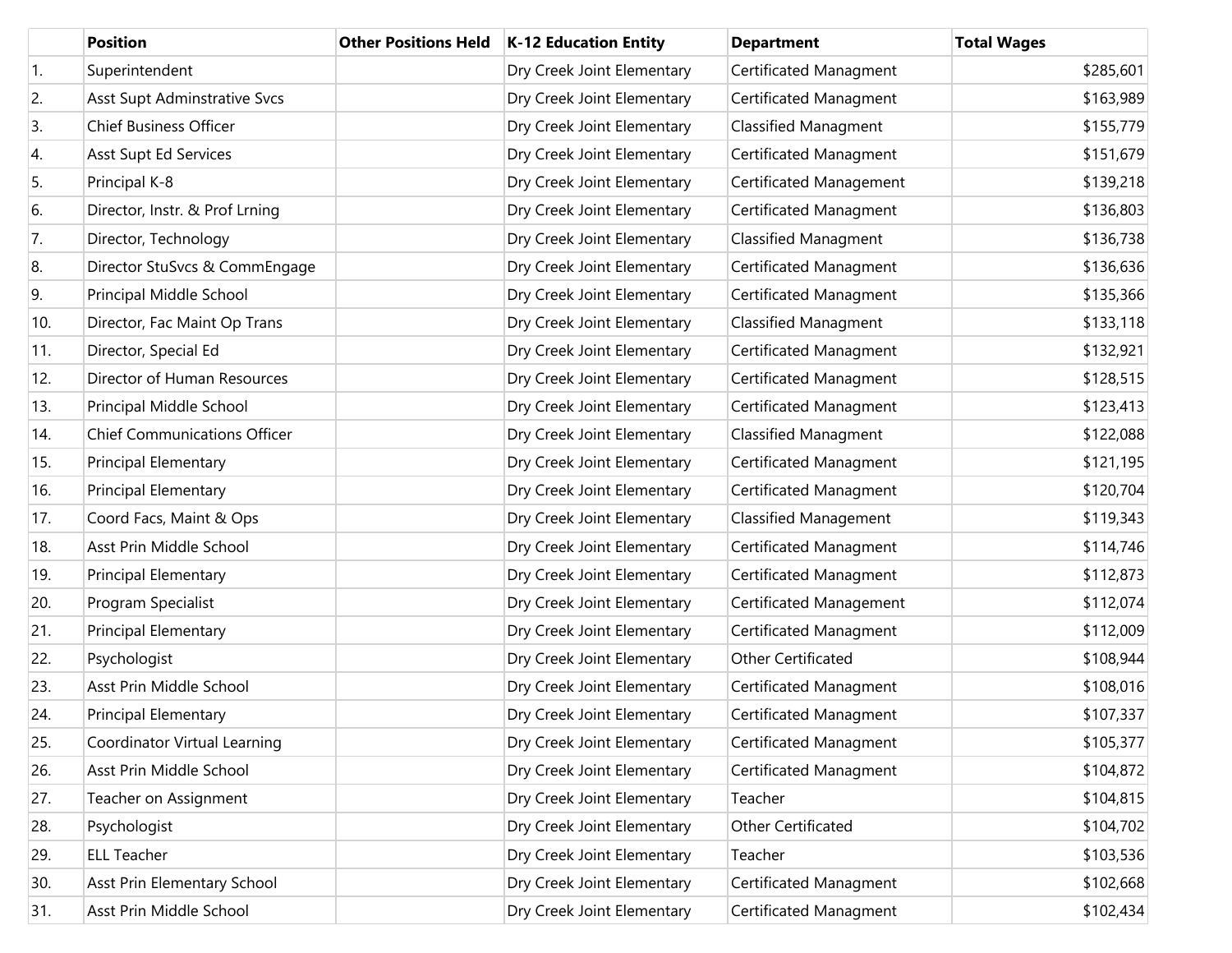| 32. | Speech Therapist                  | Dry Creek Joint Elementary | Other Certificated | \$102,401 |
|-----|-----------------------------------|----------------------------|--------------------|-----------|
| 33. | Psychologist                      | Dry Creek Joint Elementary | Other Certificated | \$102,338 |
| 34. | Middle School Teacher             | Dry Creek Joint Elementary | Teacher            | \$102,318 |
| 35. | <b>Elementary Teacher</b>         | Dry Creek Joint Elementary | Teacher            | \$101,815 |
| 36. | Middle School Teacher             | Dry Creek Joint Elementary | Teacher            | \$101,388 |
| 37. | Middle School Teacher             | Dry Creek Joint Elementary | Teacher            | \$101,342 |
| 38. | <b>Elementary Teacher</b>         | Dry Creek Joint Elementary | Teacher            | \$101,224 |
| 39. | <b>Physical Education Teacher</b> | Dry Creek Joint Elementary | Teacher            | \$100,955 |
| 40. | Middle School Teacher             | Dry Creek Joint Elementary | Teacher            | \$100,785 |
| 41. | <b>Elementary Teacher</b>         | Dry Creek Joint Elementary | Teacher            | \$100,747 |
| 42. | <b>Elementary Teacher</b>         | Dry Creek Joint Elementary | Teacher            | \$100,713 |
| 43. | <b>Elementary Teacher</b>         | Dry Creek Joint Elementary | Teacher            | \$100,671 |
| 44. | <b>Elementary Teacher</b>         | Dry Creek Joint Elementary | Teacher            | \$100,405 |
| 45. | <b>Physical Education Teacher</b> | Dry Creek Joint Elementary | Teacher            | \$100,247 |
| 46. | <b>Elementary Teacher</b>         | Dry Creek Joint Elementary | Teacher            | \$100,039 |
| 47. | <b>Physical Education Teacher</b> | Dry Creek Joint Elementary | Teacher            | \$99,867  |
| 48. | Mental Health Clinician           | Dry Creek Joint Elementary | Other Certificated | \$99,723  |
| 49. | <b>Elementary Teacher</b>         | Dry Creek Joint Elementary | Teacher            | \$99,534  |
| 50. | <b>Elementary Teacher</b>         | Dry Creek Joint Elementary | Teacher            | \$99,519  |
| 51. | Middle School Teacher             | Dry Creek Joint Elementary | Teacher            | \$99,456  |
| 52. | <b>Elementary Teacher</b>         | Dry Creek Joint Elementary | Teacher            | \$99,434  |
| 53. | <b>Physical Education Teacher</b> | Dry Creek Joint Elementary | Teacher            | \$99,412  |
| 54. | <b>Elementary Teacher</b>         | Dry Creek Joint Elementary | Teacher            | \$99,378  |
| 55. | <b>Elementary Teacher</b>         | Dry Creek Joint Elementary | Teacher            | \$99,322  |
| 56. | Teacher on Assignment             | Dry Creek Joint Elementary | Teacher            | \$99,303  |
| 57. | <b>Elementary Teacher</b>         | Dry Creek Joint Elementary | Teacher            | \$99,061  |
| 58. | Middle School Teacher             | Dry Creek Joint Elementary | Teacher            | \$99,028  |
| 59. | <b>Elementary Teacher</b>         | Dry Creek Joint Elementary | Teacher            | \$98,805  |
| 60. | Occupational Therapist            | Dry Creek Joint Elementary | Education          | \$98,792  |
| 61. | <b>Elementary Teacher</b>         | Dry Creek Joint Elementary | Teacher            | \$98,741  |
| 62. | Middle School Teacher             | Dry Creek Joint Elementary | Teacher            | \$98,455  |
| 63. | Middle School Teacher             | Dry Creek Joint Elementary | Teacher            | \$98,379  |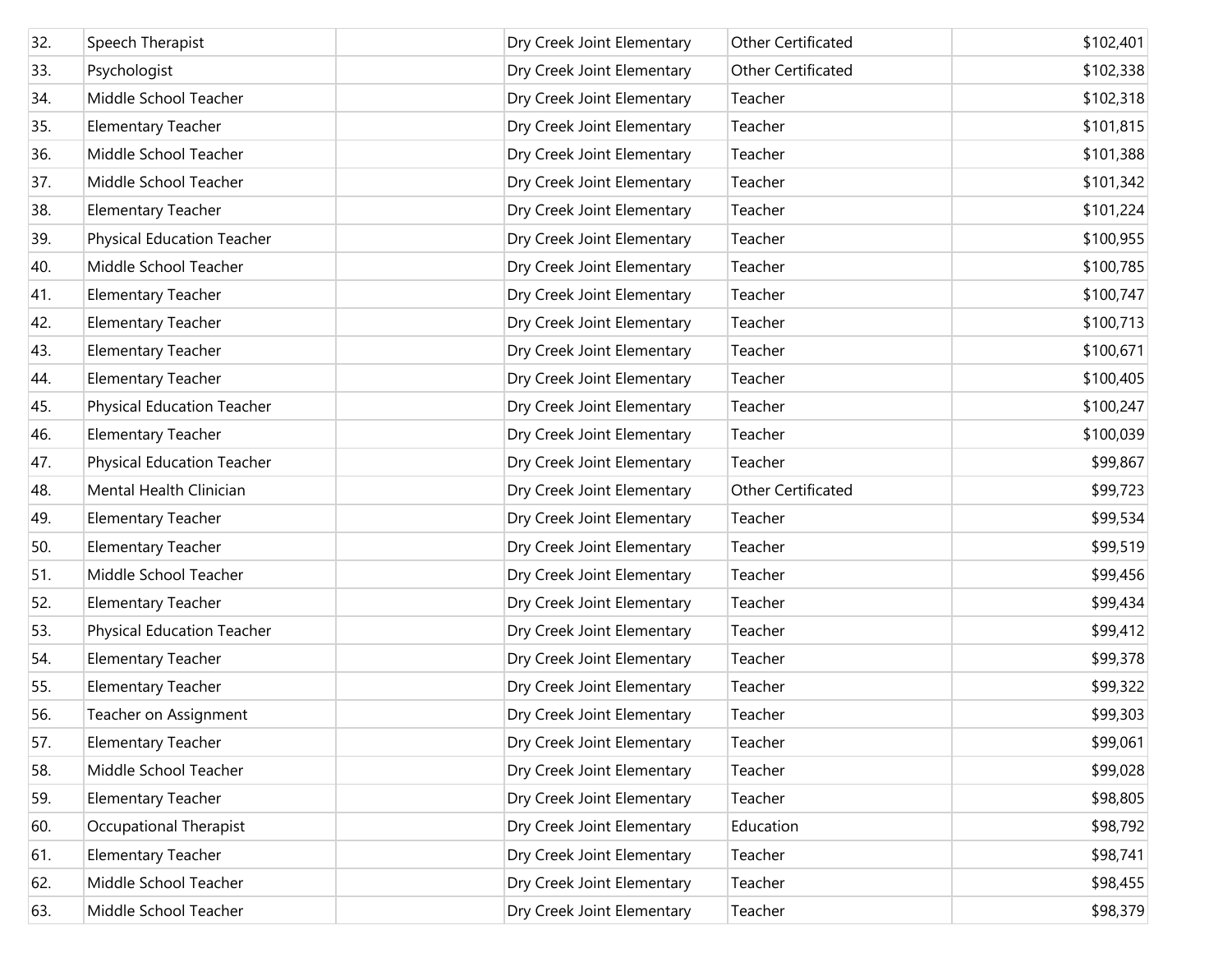| 64. | <b>Elementary Teacher</b>         |                               | Dry Creek Joint Elementary | Teacher                | \$98,367 |
|-----|-----------------------------------|-------------------------------|----------------------------|------------------------|----------|
| 65. | Middle School Teacher             |                               | Dry Creek Joint Elementary | Teacher                | \$98,158 |
| 66. | <b>Elementary Teacher</b>         |                               | Dry Creek Joint Elementary | Teacher                | \$97,539 |
| 67. | <b>Elementary Teacher</b>         |                               | Dry Creek Joint Elementary | Teacher                | \$97,445 |
| 68. | Physical Education Teacher        |                               | Dry Creek Joint Elementary | Teacher                | \$97,304 |
| 69. | <b>SDC Teacher</b>                |                               | Dry Creek Joint Elementary | Teacher                | \$97,161 |
| 70. | <b>Physical Education Teacher</b> |                               | Dry Creek Joint Elementary | Teacher                | \$97,136 |
| 71. | Middle School Teacher             |                               | Dry Creek Joint Elementary | Teacher                | \$96,780 |
| 72. | <b>Elementary Teacher</b>         |                               | Dry Creek Joint Elementary | Teacher                | \$96,759 |
| 73. | Middle School Teacher             | Physical Education<br>Teacher | Dry Creek Joint Elementary | Teacher                | \$96,514 |
| 74. | Principal Elementary              |                               | Dry Creek Joint Elementary | Certificated Managment | \$96,481 |
| 75. | <b>Elementary Teacher</b>         |                               | Dry Creek Joint Elementary | Teacher                | \$96,387 |
| 76. | Middle School Teacher             |                               | Dry Creek Joint Elementary | Teacher                | \$96,355 |
| 77. | Psychologist                      |                               | Dry Creek Joint Elementary | Other Certificated     | \$96,353 |
| 78. | Middle School Teacher             |                               | Dry Creek Joint Elementary | Teacher                | \$96,283 |
| 79. | Occupational Therapist            |                               | Dry Creek Joint Elementary | Education              | \$96,217 |
| 80. | Middle School Teacher             |                               | Dry Creek Joint Elementary | Teacher                | \$96,188 |
| 81. | <b>Elementary Teacher</b>         |                               | Dry Creek Joint Elementary | Teacher                | \$96,086 |
| 82. | <b>Elementary Teacher</b>         |                               | Dry Creek Joint Elementary | Teacher                | \$95,992 |
| 83. | Middle School Teacher             |                               | Dry Creek Joint Elementary | Teacher                | \$95,945 |
| 84. | Middle School Teacher             |                               | Dry Creek Joint Elementary | Teacher                | \$95,940 |
| 85. | Sp Ed Learning Center             |                               | Dry Creek Joint Elementary | Teacher                | \$95,926 |
| 86. | <b>Elementary Teacher</b>         |                               | Dry Creek Joint Elementary | Teacher                | \$95,879 |
| 87. | Middle School Teacher             |                               | Dry Creek Joint Elementary | Teacher                | \$95,844 |
| 88. | Elementary Teacher                |                               | Dry Creek Joint Elementary | Teacher                | \$95,839 |
| 89. | <b>Elementary Teacher</b>         |                               | Dry Creek Joint Elementary | Teacher                | \$95,767 |
| 90. | <b>Elementary Teacher</b>         |                               | Dry Creek Joint Elementary | Teacher                | \$95,722 |
| 91. | Middle School Teacher             |                               | Dry Creek Joint Elementary | Teacher                | \$95,720 |
| 92. | Middle School Teacher             |                               | Dry Creek Joint Elementary | Teacher                | \$95,700 |
| 93. | Psychologist                      |                               | Dry Creek Joint Elementary | Other Certificated     | \$95,684 |
| 94. | Elementary Teacher                |                               | Dry Creek Joint Elementary | Teacher                | \$95,357 |